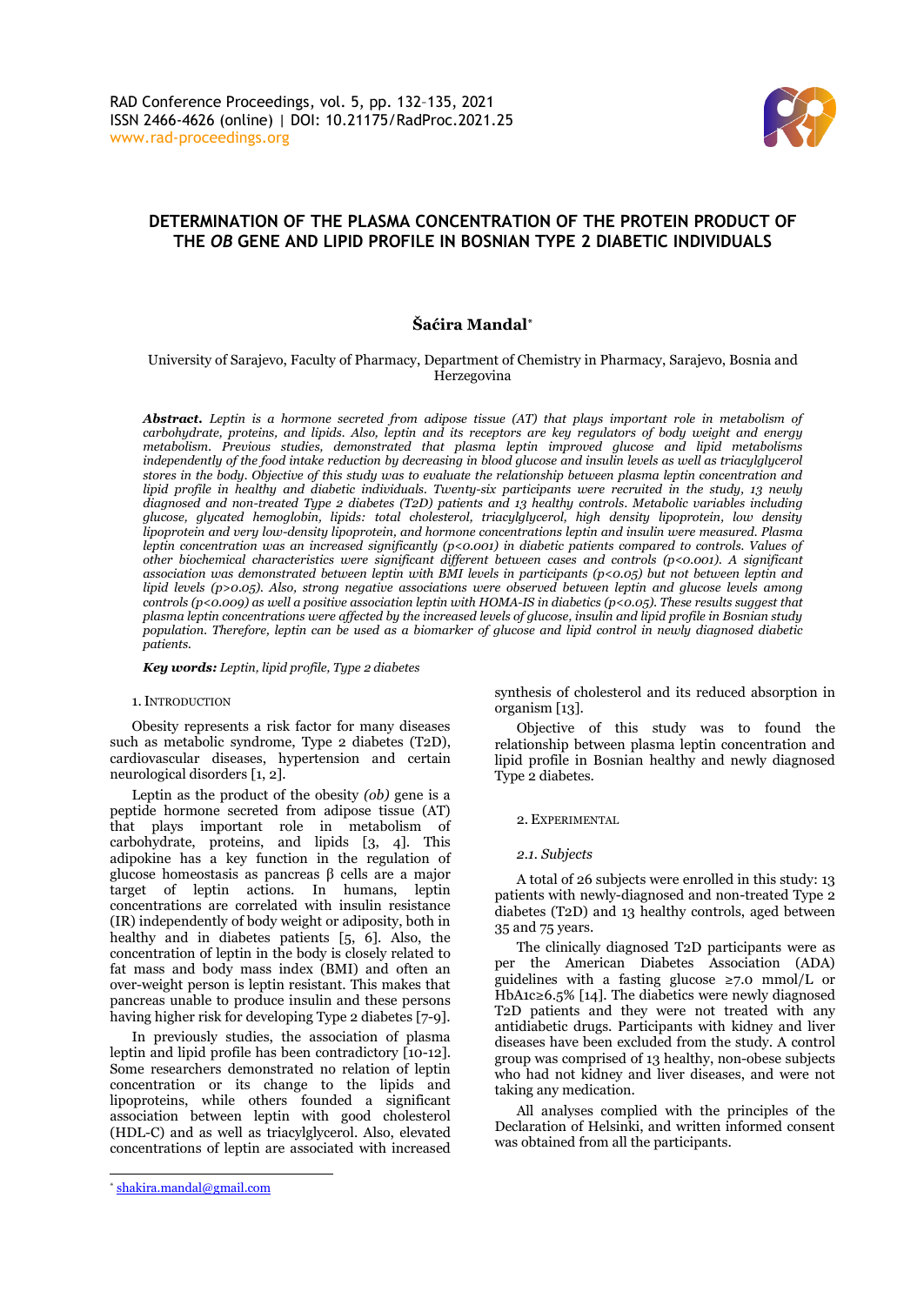## *2.2. Anthropometric and biochemical analyses*

Anthropometric measurements, such as height, weight, waist circumference, were taken. Waist circumference was measured halfway between the last rib and the iliac crest with full abdominal relaxation. Height was determined using a measuring tape, and body weight was measured to the nearest 0.1 kg. Body mass index (BMI) calculated by dividing weight (kg) by height squared  $(m<sup>2</sup>)$ , and individuals with BMI more than  $25 \text{ kg/m}^2$  were considered as obese.

Blood samples were collected after overnight fasting in EDTA vacutainers and centrifuged for 10 minutes at 1,000-2,000xg using a refrigerated centrifuge. Plasma samples stored at -70 <sup>0</sup>C until analysis.

Biochemical measurements of glucose, glycated hemoglobin, lipid profile: total cholesterol, triacylglycerol, and high-density lipoprotein) were determined by standard procedures with an autoanalyzer VITROS 350 Chemistry System (Ortho-Clinical Diagnostic, Rochester, New York, USA). The concentration of low-density lipoprotein cholesterol (LDL-C) was calculated with the Friedewald formula.

Plasma insulin was measured by the immunoenzymometric assay on an AxSYM analyzer (Abbott Laboratories, Abbott Park, IL, USA). Glycohemoglobin (HbA1c) was determined in the whole blood with EDTA by a NGSP-certified affinity separation method, using the NycoCard reader (Axis-Shield, Oslo, Norway). To assess insulin resistance, the homeostasis model assessment insulin resistance index (HOMA-IR) was calculated according to the formula: fasting insulin  $(\mu U/L)$  x fasting glucose (mmol/L) /22.5 while HOMA of β-cell function (HOMA-B) index, evaluates by using the formula: 20 x fasting insulin  $(uU/L)/f$ asting glucose (mmol/L) – 3.5 [15].

Leptin was determined by "sandwich" enzyme immunoassay method and using an ELISA kit (Human leptin Immunoassay, Cat. #EZHL-80SK; EMD Millipore Corporation, Billerica, MA, USA). The principle of the determination of plasma leptin was following for manufacturer assay recommendations.

Data are presented as the medians (interquartile range) because most of the continuous variables were non-parametrically distributed. Differences between groups were analyzed using the Mann–Whitney test. Spearman's correlation analysis was used to explore the correlation between plasma leptin levels and biochemical and clinical characteristics. Statistical analysis was performed with SPSS 17.0 for Windows (SPSS, Chicago, IL, USA). *P* value below 0.05 was considered as statistically significant.

### 3. RESULTS AND DISCUSSION

The characteristics of T2D patients and control subjects are presented in Table 1. Values of all the measured traits were significantly different between cases and controls  $(p<0.001)$ . The results are consistent to the findings of others in which they were elevated values of glucose, glycated hemoglobin and lipid profile except for HDL whose values were reduced

in obese diabetics and non-obese diabetics. Plasma leptin concentrations were increased significantly (p<0.001) in diabetic patients compared to controls. Also, leptin levels were higher in women than men in diabetes group (data not shown). Possible explanation for this difference is due for different sex hormone status as well as body fat distribution in females and males [16, 17].

| <b>Parameters</b>                  | <b>Controls</b>          | <b>Cases</b>            | $\mathbf{p}^*$ |
|------------------------------------|--------------------------|-------------------------|----------------|
| Number                             | 13                       | 13                      |                |
| Gender $(M/F)$                     | 7/6                      | 9/4                     |                |
| Age (years)                        | 57<br>$(35 - 75)$        | 64<br>$(35-73)$         | 0.001          |
| Body weight<br>(kg)                | 79<br>$(74 - 87)$        | 89<br>$(74-129)$        | 0.001          |
| WC<br>(cm)                         | 91<br>$(85-98)$          | 107<br>$(90 - 127)$     | 0.002          |
| <b>BMI</b><br>(kg/m <sup>2</sup> ) | 24<br>$(23-26)$          | 31<br>$(26-40)$         | 0.001          |
| Glucose<br>(mmol/L)                | 5.50<br>$(5.0 - 6.0)$    | 8.15<br>$(6.5 - 10.0)$  | 0.001          |
| HbA1c (%)                          | 5.74<br>$(5.2 - 6.6)$    | 6.99<br>$(6.0 - 8.2)$   | 0.001          |
| <b>TC</b><br>(mmol/L)              | 5.43<br>$(4.4-6.3)$      | 4.56<br>$(3.2 - 6.3)$   | 0.001          |
| HDL<br>(mmol/L)                    | 1.23<br>$(0.8-1.7)$      | 1.24<br>$(0.6-4.1)$     | 0.001          |
| LDL(mmol/L)                        | 3.38<br>$(1.2 - 5.5)$    | 2.67<br>$(1.3 - 4.8)$   | 0.001          |
| VLDLC (mmol/L)                     | 0.66<br>$(0.5-1.0)$      | 0.96<br>$(0.5-1.8)$     | 0.001          |
| TAG (mmol/L)                       | 1.78<br>$(0.6-4.4)$      | 2.05<br>$(1.1-3.9)$     | 0.001          |
| Insulin $(\mu U/L)$                | 7.39<br>$(3.7 - 10.3)$   | 9.97<br>$(3.4 - 18.6)$  | 0.01           |
| Leptin $(ng/L)$                    | 10.96<br>$(4.4 - 26.4)$  | 15.94<br>$(5.3 - 29.0)$ | 0.001          |
| <b>HOMA-IR</b>                     | 1.77<br>$(0.8-2.7)$      | 3.75<br>$(1.2 - 7.4)$   | 0.01           |
| <b>HOMA-B</b>                      | 23.98<br>$(10.5 - 35.7)$ | 20.73<br>$(6.9 - 46.1)$ | 0.02           |

Table 1. The clinical and biochemical parameters in controls and cases included in the study.

Values represent medians (lower–upper quartile). WC-waist circumvent; BMI-body mass index; HbA1c-glycated hemoglobin; TC-total cholesterol; HDL-high density lipoprotein cholesterol; LDL-low density lipoprotein cholesterol; VLDLC- very low-density lipoprotein cholesterol; HOMA-IR-homeostasis model assessment insulin resistance index; HOMA-B- homeostasis model assessment of β-cell function index. \*Significance of difference in Mann–Whitney test for data following non-normal distributed and t-test for normal distributed data.

Previous reported data suggest that leptin levels unchanged, reduced and increased in Type 2 diabetes [2-4, 9, 11]. The conflicting results of the studies not surprising given that population differed to obesity, age, gender, and ethnic or races. Higher leptin concentrations lead to leptin resistance which plays as major role in the development insulin resistance in obese T2 diabetics. It is also showed that leptin mediate both insulin secretion and sensitivity in peripheral tissues including pancreas, liver, and skeletal muscles by increased expression of its receptors [16].

The relationship between leptin levels and anthropometric, clinical and biochemical features was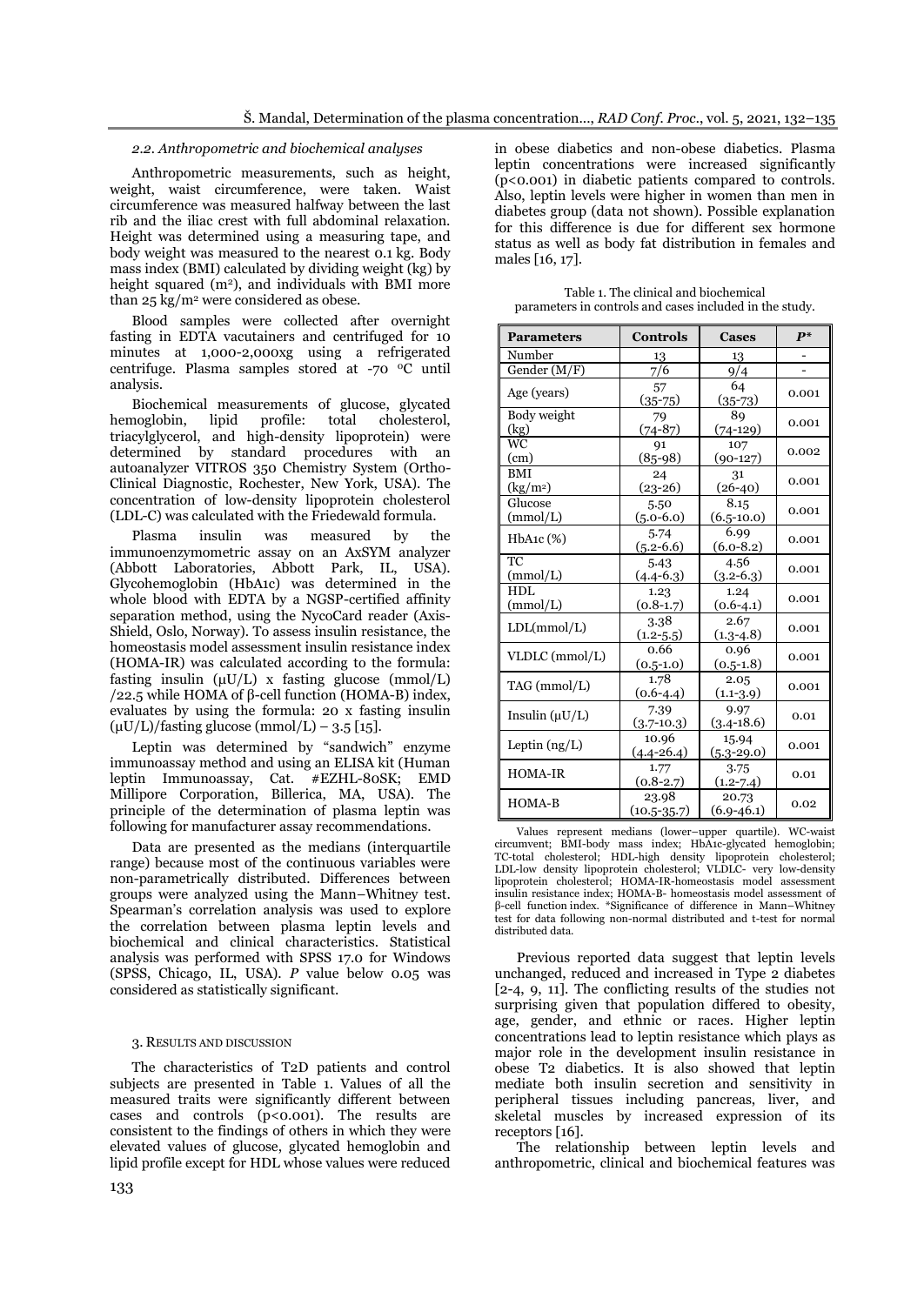also explored. Negatively significant association was found between leptin and glucose levels in control subjects  $(p<0.01)$ , and positive association of leptin with HOMA-IR among diabetic patients (Figures 1 and 2). In line the results of others, it was demonstrated a positive association between leptin levels with BMI in participants (Figure 3) but not between leptin and lipid concentrations (p>0.05).



Figure 1. The Spearman's correlation between leptin and glucose levels in controls (r=-0.687, p=0.009).



Figure 2. The Spearman's correlation between leptin levels and HOMA-IR in cases (r=0.829, *p*=0.042).

The exact role of leptin in impaired glucose homeostasis and altering insulin sensitivity in T2D are not fully elucidated since IR is the major risk factor for the development of T2 diabetes. In the diabetic patients, strongly association leptin with HOMA-IS level was demonstrated (*p*=0.042) (Fig.2). Previous findings showed that in obese T2D patients leptin was ineffective in improving insulin sensitivity due to lower improvements of glycated hemoglobin concentrations and poor glycemic control, and the fact that obese individuals have increase plasma leptin levels which indicate a leptin resistance. Also, there are evidence that the protein product of the *ob* gene signals directly on β-cells might suppress insulin synthesis and release [19]. In addition, a relative insulin deficiency in Type 2

diabetic subjects cause disturbances in leptin levels since the insulin is an important stimulator of leptin production [20].

The strong association between BMI and plasma leptin concentrations was reported a number studies in insulin resistant and obese T2 diabetics.



Figure 3. The Spearman's correlation between leptin levels and BMI in all participants (r=0.543, *p*=0.030).

In this work, a similar strong correlation was observed between plasma leptin with BMI levels (p=0.009) (Fig.3). Previous studies have been shown that leptin plasma concentrations are dependent of adiposity, fat distribution and fat cell size in T2D patients [11, 17-19]. The obesity and impaired glucose tolerance might cause in early increase in leptin biosynthesis and release from adipocytes. However, there is still controversy concerning circulating leptin concentrations in Type 2 diabetes [20-22].

Considering these and results of the others, elevated plasma leptin concentrations together with impaired lipids metabolism in obese uncontrolled T2D patients could be a potential target for further treatment [20, 23-25].

#### 4. CONCLUSION

The results of this preliminary study suggest that plasma leptin concentrations were assumed by the increased levels of glucose, insulin and lipid profile in Bosnian study population. Therefore, leptin can be used as a biomarker of glucose and lipid control in newly diagnosed diabetic patients. Future, larger population-based studies are needed to clarify the role of the protein product of the *ob* gene on glucose and lipids levels in T2D risk.

#### **REFERENCES**

- 1. American Diabetes Association, "Obesity Management for the Treatment of Type 2 Diabetes", *Diabetes Care*, vol. 39, suppl. 1, pp. S47–S51, Jan. 2016. <https://doi.org/10.2337/dc16-S009>
- 2. N. Katsiki, D.P. Mikhailidis, M. Banach, "Leptin, cardiovascular diseases and type 2 diabetes mellitus,"